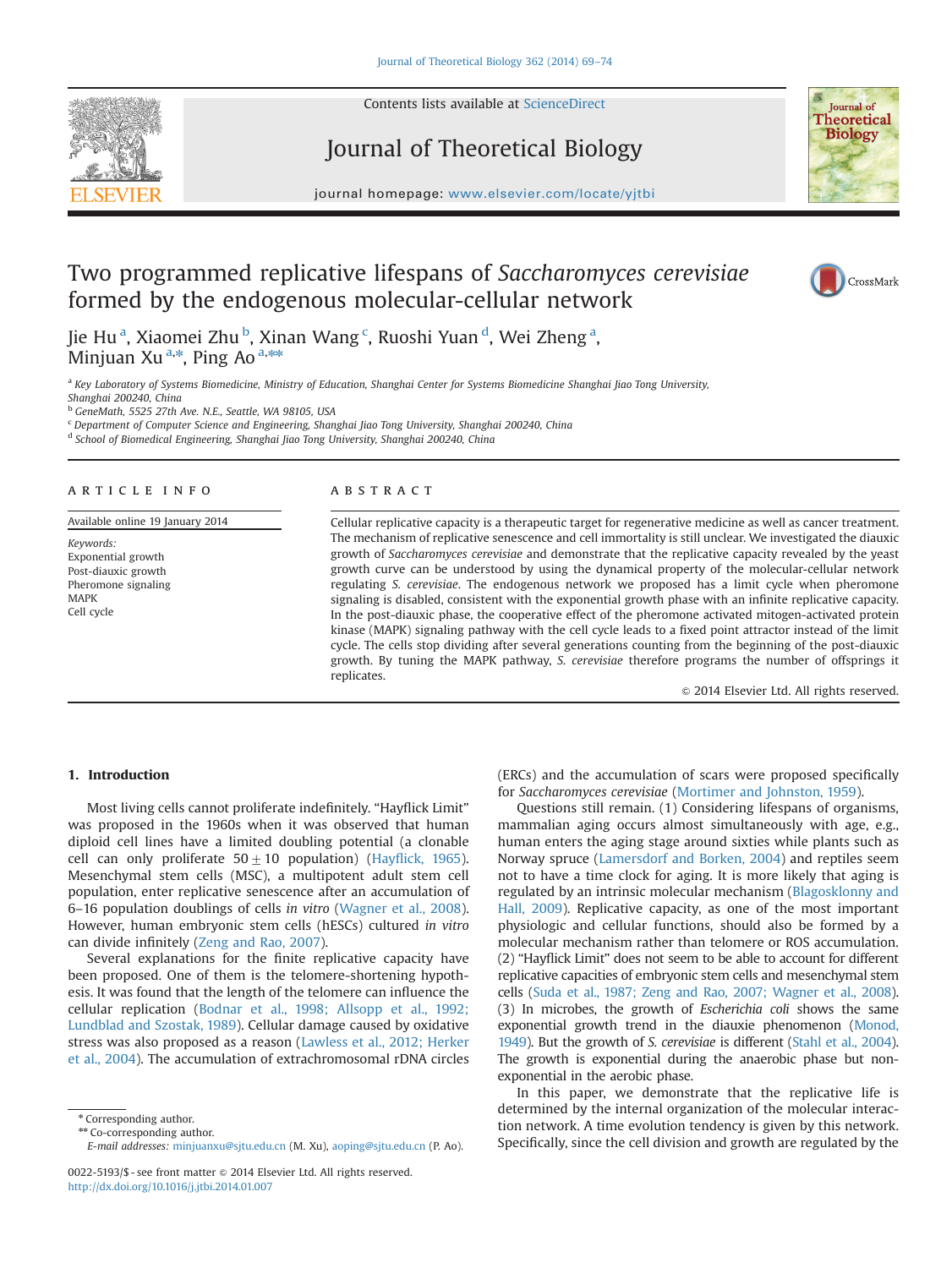<span id="page-1-0"></span>molecular network, there is a tendency for further division, the cells are more likely to grow continuously. This tendency corresponds to the type of attractors of the network dynamics. If the dynamics of the endogenous network has a limit cycle attractor, the cells are continuously dividing. We can observe an exponential growth of cells from experiments. In case the limit cycle is replaced by a fixed point attractor, the cells will replicate a finite number of times counting from the diauxic shift, leading to the post-diauxic growth.

We propose a programmed replicative lifespan for cells. The gene expression and protein activation levels in a cell,  $x_1, x_2, ..., x_n$ , are a set of time dependent variables  $\mathbf{x}(t) = [x_1(t), x_2(t), ..., x_n(t)]^T$ .<br>The continuous dynamics of  $\mathbf{x}(t)$  throughout generations of S The continuous dynamics of  $x(t)$  throughout generations of S. cerevisiae is governed by the dynamics formed by the endogenous molecular-cellular network [\(Zhu et al., 2004; Ao et al., 2008; Wang](#page-5-0) [et al., 2013\)](#page-5-0) with given initial conditions. Cell cycle gene expression and protein activation levels are determined in such a manner. While an initial condition for a mother cell is  $x_0$ , a daughter cell born at  $t<sub>b</sub>$  inherits the gene expression and protein activation levels  $\mathbf{x}(t_h)$  from its mother cell. Alternatively, if we wish to consider dynamics within one life cycle, then the initial values of  $\mathbf{x}(t)$  in mother cell and daughter cell are different. Therefore, the replicative lifespans are different for mother and daughter cells. The replicative capacity for both the mother and daughter cells are determined after an initial condition for mother cells is given. We define the replicative lifespans for this population of cells the programmed replicative lifespan.

To illustrate, S. cerevisiae is used as a model organism. Prediauxic (exponential) and post-diauxic growths are observed from our experiment. The endogenous network of S. cerevisiae with proper initial conditions can build up two programmed replicative lifespans corresponding to these two growth phases. The prediauxic program is a cyclic process [\(Ball et al., 2011\)](#page-5-0). In this case, the cyclin-dependent kinase, Cdc28/Cln3, which promotes G1 to S transition, can be indirectly activated by Sic1, a cyclin-dependent kinase inhibitor. Meanwhile, Cdc28/Cln1, 2 and Swe1 will inhibit Sic1 in return. In this way, cell cycle operates infinitely.

In the post-diauxic program, the metabolism of the yeast dramatically changes, it starts the aerobic respiration to sustain its energy and substance consumption, and the mechanical properties of the yeast, such as the rigidity of the cell membrane, change accordingly, which can be regarded as a new life mode [\(Ao et al., 2008](#page-5-0)). In this mode, pheromone as an intercellular mating signal is produced and secreted into environment whose biological significance has been discussed in detail. The genes coding for pheromone production and secretion, like Ste6 ([Kuchler et al., 1989](#page-5-0)), have risen a lot, which has been observed in the microarray data. Activated by pheromone, the mitogen-activated protein kinase (MAPK) signaling pathway that can suppress the activity of the cell cycle network [\(Kurjan, 1992\)](#page-5-0). We have reconstructed the growth curve of the post-diauxic phase based on such a program.

In the following, we first summarize our main results, including the growth curve of the two phases measured experimentally and the reconstruction of the growth curve based on our hypothesis mathematically. The methods and related materials are discussed in [Section 3](#page-2-0). Our conclusion is in [Section 4](#page-4-0).

## 2. Results

#### 2.1. Two programs of replicative lifespan in yeast growth

The growth curve for S. cerevisiae is measured in [Fig. 2](#page-2-0). Two major phases can be recognized. At the exponential phase, the glycolytic pathway involved genes express higher. Yeast cells proliferate for about 6 h by using a fermentable carbon source ([Broach, 2012\)](#page-5-0). The growth curve in [Fig. 2](#page-2-0)(a) can be well fitted with the exponential curve (see Fig.  $2(c)$ ). The coefficient of determination  $R^2 = 0.9948$ . Once the glucose is exhausted [Fig. 2](#page-2-0) (b), yeast cells cross the diauxic shift [\(Brauer et al., 2005\)](#page-5-0) and enter the post-diauxic phase. In this phase, the respiration pathway involved genes express higher ([Brauer et al., 2005](#page-5-0)). Yeast cells grow slowly for approximately 30 h by oxidative respiration.

#### 2.1.1. Post-diauxic growth

To reconstruct the growth curve theoretically, we use the following model to describe the time evolution of the total number of yeast  $N(t)$  in the post-diauxic growth: Suppose that there are initially  $N_0$  mother yeast cells  $N(0) = N_0$ . For this population of mother cells,  $\rho_i$  ( $i = 0, 1, ..., [T_s/\Delta T]$ ) denotes the number of vexet in the population that can divide *i* times where number of yeast in the population that can divide  $i$  times, where  $T_s$  is the time for the population reaching stationary;  $\Delta T$  is the period of cell cycle in this growth stage;  $[T_s/\Delta T]$  is the largest



Fig. 1. Programmed replicative lifespan versus fixed replicative lifespan. The number drawn on each cell represents its dividing potential, recording the number of oscillating times left. When this number is zero, the cell stops doubling. In the left panel, a mother cell has the capacity of dividing three times. After doubling once, its dividing potential reduces to 2 (left path). As shown in the middle panel, after going around the cell cycle once, the expression level of the genes/proteins such as Sic2 and Cln1,2 in the mother cell reaches a state with a capacity of dividing two times. A daughter (right path) born at this time inherits the gene expression and protein activation levels with its mother. Therefore, it can divide two times. In comparison, a different choice is that each daughter cell has a fixed dividing potential. In the right panel, each cell can divide three times. These two hypotheses will lead to distinct growth curves.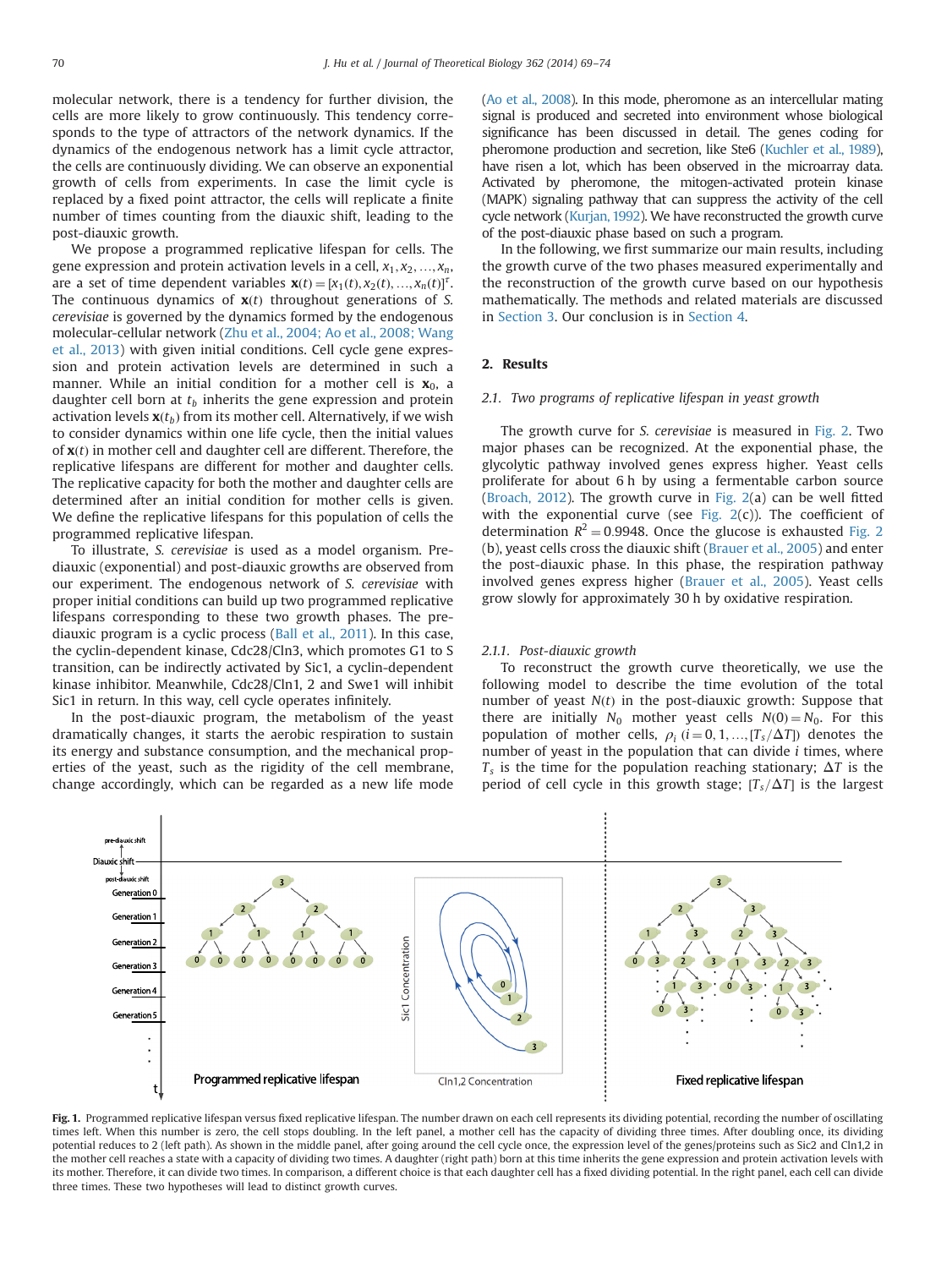<span id="page-2-0"></span>

Fig. 2. Growth curves of S. cerevisiae BY4743 in YPD media. (a) Culture density. The data are measured by scattering at 600 nm and by a Fully Automatic Growth Curve Analyzer, every 15 min (see Section 3). From the time scale of this curve, the arrow place indicates the time point of which cells enter the diauxic shift at about the sixth hour. (b) Culture density and residual glucose concentrations. The data are measured by an ultraviolet spectrophotometer at 600 nm (time interval can be seen in Section 3). The glucose is exhausted at about 10 h. (c) The exponential growth phase (measured by a Fully Automatic Growth Curve Analyzer) before the diauxic shift is calculated by fitting an exponential curve to the experimental data and represented by a solid line, the coefficient of determination  $R^2 = 0.9948$ .

integer less than or equal to  $T_s/\Delta T$ ;  $\sum_i \rho_i = N_0$ . The daughter cell has the capability of dividing as well, but the number of dividing is reduced to the times left of the mother cell. As an example from [Fig. 1,](#page-1-0) for a mother cell that can divide three times, a daughter cell born at generation 1 can divide two times. If all cells start doubling at the same time  $t = 0$ , we can write down the total number of yeast at time t

$$
N(t) = \sum_{i=0}^{[T_s/\Delta T]} \rho_i \left[ 1 + \sum_{j=0}^{[t/\Delta T]-1} 2^j \theta(i-j) \right] = \sum_{i=0}^{[T_s/\Delta T]} 2^{\min\{[t/\Delta T], i\}} \rho_i \tag{1}
$$

here  $\theta(i-j)$  is the unit step function:  $i \leq j$ ,  $\theta(i-j) = 0$  and  $i > j$ ,  $\theta(i-j) = 1$ . In practice, the cells are usually not synchronized, we cannot assume that they begin replicating simultaneously. Taking into account of this, the discrete distribution function  $\rho_i$  is replaced by a continuous function of time  $\rho(t)$ . When cell number is large enough, we can use a continuous approximation and obtain a continuous model:

$$
N(t) = N_0 C \int_0^{T_s} dt_1 \int_0^t dt_2 \left[ \rho(t_1) \left( 2^{t_2/\Delta T} \right) \theta(t_1 - t_2) \right]
$$
 (2)

where C is the normalization constant generated by the continuous approximation;  $\rho(t)$  is the distribution of yeast with different dividing capacities.

We can obtain a growth curve from Eq. (2) with an initial population distribution  $\rho(t)$  drawn on the left panel of [Fig. 3,](#page-3-0) it is consistent with the experimental data, see the right panel of [Fig. 3.](#page-3-0) We will further show in the following that these two programs can be implemented by the endogenous molecular-cellular network of yeast. The combined theoretical results of both exponential growth and post diauxic growth comparing with the experimental data are shown in [Fig. 4](#page-3-0).

## 2.2. A network model of cell cycle

This endogenous molecular-cellular network exists in yeast, which is a highly conserved, robust, nonlinear and stochastic dynamical system ([Zhu et al., 2004; Ao et al., 2008; Wang et al., 2013](#page-5-0)). Generally, it consists of transcription factor network, and signal transduction pathway, including key factors or modules like cell cycle and stress response. In this section, we construct an endogenous network in order to demonstrate our hypothesis that the different yeast growth modes are determined by the molecular-cellular network.

Our network consists of two parts: the cell cycle part and the pheromone responsive part of MAPK. The cell cycle part is highly conserved in eucaryotic organisms including mammalian cells. It controls the growth of a single cell ([Zhu et al., 2000](#page-5-0)), and is closely related to yeast replicative lifespan. We use five cell cycle controlled regulators, Cln3, Swi6, Cln1,2, Sic1, and Swe1, to construct the cycle part. The MAPK pathway can remarkably influence the yeast growth [\(Dohlman and Thorner, 2001](#page-5-0)).

In the exponential growth phase, the cell cycle part alone drives the network oscillating persistently as in [Fig. 5\(](#page-4-0)a), reflecting the infinite replicative capacity. We provide an intuitive explanation about how the cycle part oscillates. We start with a high initial concentration of Sic1. This protein can indirectly activate the start cyclin-dependent kinase, Cdc28/Cln3, which can trigger the cell cycle from the G1 to S. Once Cdc28/Cln3 is active, it will activate Swi6 and Cln1,2 successively. At this time, Swe1, which is a inhibitor activated by Swi6, plays a role to suppress Cln3 and Cln1,2.

The second is the pheromone responsive part of the MAPK pathway. Yeast growth is remarkably influenced by pheromone. The signal of pheromone propagates along the pathway, finally adjusts the gene expression level. In our model, we use the gene Far1 to function on the cell cycle network, because Far1 is on the MAPK signaling pathway, and it inhibits Cdc28/Cln1,2 and Cdc28/Cln3 [\(Dohlman and Thorner, 2001; Mendenhall and Hodge, 1998\)](#page-5-0). Conversely, the cell cycle can feedback to the MAPK pathway on Ste5 [\(Strickfaden et al., 2007\)](#page-5-0). After the second part is activated by pheromone, the cell cycle is inhibited, and gradually stops. The total oscillating time is determined by the initial gene expression level.

#### 3. Materials and methods

## 3.1. Strain and media

The yeast strain used in this work is BY4743 ( $MATa/\alpha$ ; his3 $\Delta$ 1/ his3 $\Delta$ 1; leu2 $\Delta$ 0/leu2 $\Delta$ 0; LYS2/lys2 $\Delta$ 0; met15 $\Delta$ 0/ MET15; ura3 $\Delta$ 0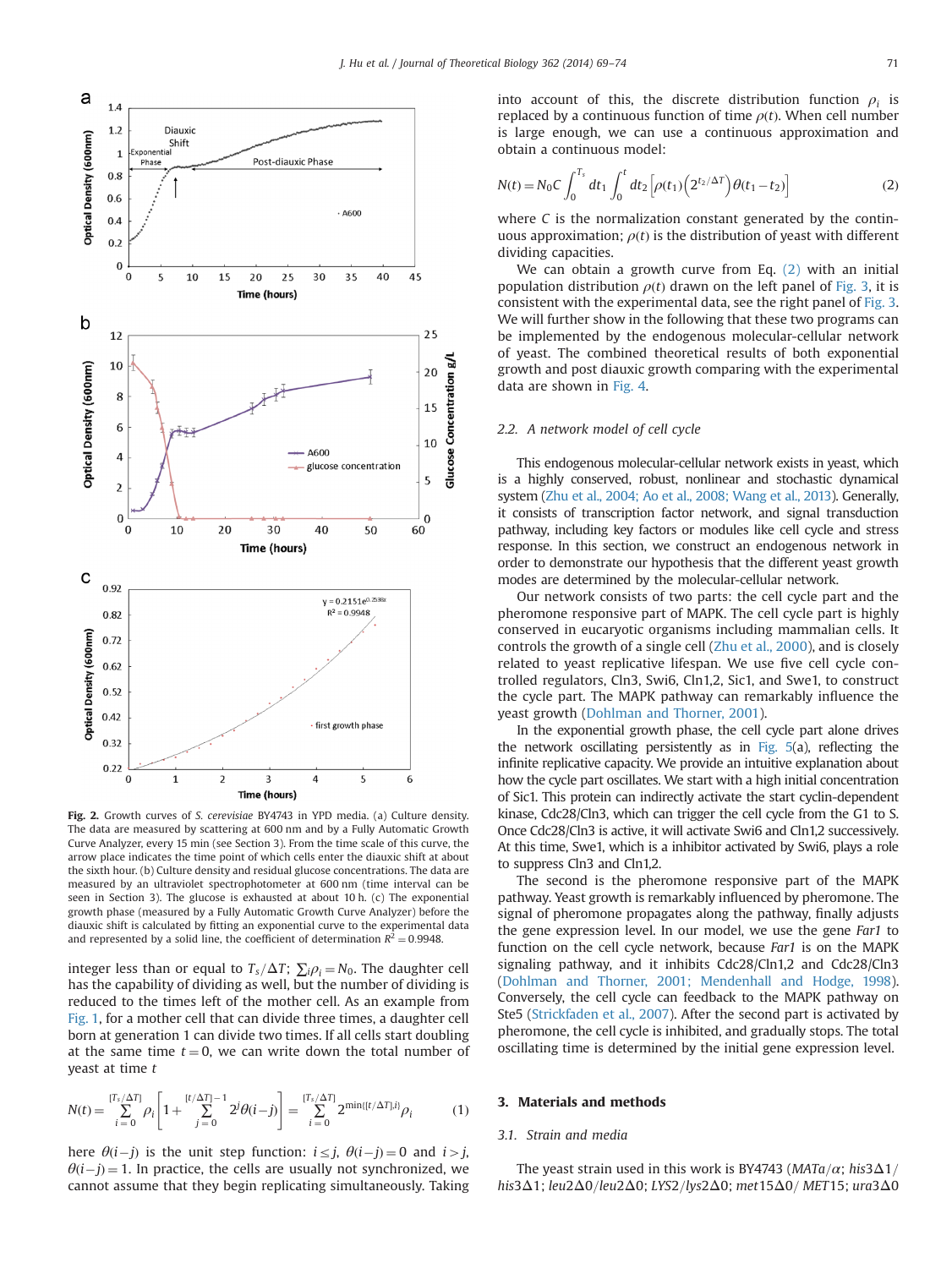<span id="page-3-0"></span>

Fig. 3. (color online) Experimental data versus calculational result. Left panel: The initial population distribution of the mother cells  $\rho(t)$ . Right panel: Experimental data are denoted by the red dots. Calculational result obtained from Eq. [\(2\)](#page-2-0) with the initial distribution  $\rho(t)$  in the left panel is drawn by the blue line.



Fig. 4. (color online) Theoretical calculated curves versus experimental data: The blue lines denote the theoretically obtained growth curves in the exponential phase and the post-diauxic growth phase. The red dots are experimentally measured data (see also Fig. 2).

 $/ura3\Delta 0$ ). YPD (yeast extract 1%, peptone 2%, and glucose 2%, from Sangon Biotech.) medium is used to perform batch culture.

## 3.2. Growth stage analysis

A growth curve experiment is performed by inoculating yeast cells from an overnight culture in YPD medium by diluting 1:10 into 100 ml of fresh YPD medium. The initial value of optical density at 600 nm ( $OD<sub>600</sub>$ ) is around 0.5 ( $OD<sub>600</sub> = 0.5$ ; corresponding to  $10^7$  cells/ml). Samples are removed to 100-well plate (Bioscreen Honey-comb, HC2 PAT.PEND, made in Finland), 100 μl/well. Then the plate is incubated in the Fully Automatic Growth Curve Analyzer (Bioscreen C, a computer-controlled shaker/incubator/reader instrument), at  $28^{\circ}$ C, by medium shaking. The optical density is measured at 600 nm every 15 min for 40 h. Another approach is used to measure the culture density ([Brauer et al., 2005](#page-5-0)). At each time-point (1, 3, 5, 6, 7, 9, 10.5, 12, 13.5, 25.5, 28, 30.5, 32, 50 h), 2 ml of sample is measured at absorbance of 600 nm by using the ultraviolet spectrophotometer (SHIMADZU, UV-1800, made in Japan) manually.

## 3.3. Glucose assay

At each time-point (1, 5, 6, 7, 9, 10.5, 12, 13.5, 25.5, 28, 30.5, 32, 50 h), 1 ml of culture broth is centrifuged for 2 min at 10 000 rpm. The pellet is discarded, and the supernatant is stored at  $-20$  °C for glucose assay. Residual glucose in the growth medium (supernatant) is measured by enzyme-coupled NADH oxidation reactions (glucose assay kit from SIGMA-ALDRICH, GAHK20-1KT, made in USA) [\(Brauer et al., 2005](#page-5-0)).

## 3.4. Dynamics of the endogenous molecular-cellular network

In a mathematical model, the activating or inhibiting relation is expressed by the Michaelis–Menten equation [\(Murray, 2002](#page-5-0)). The gene expression and protein activation  $x$  is up regulated by activators and down regulated by inhibitors, together with a self-degradation part

$$
\frac{dx}{dt} = -x + V_M \cdot \frac{A}{K+A} \cdot \frac{1}{K+I}
$$
\n(3)

where K is the Michaelis constant, n is the Hill coefficient,  $V_M$  is the maximal synthesis rate,  $A = A_1^n + \dots + A_m^n$  consists of the activa-<br>tors of  $x, l = l^n + \dots + l^n$  consists of the inhibitors of gene  $x$ tors of x,  $I = I_1^n + \dots + I_m^n$  consists of the inhibitors of gene x,  $-x$  represents the self-degred iting. In this way we huild the represents the self-degradation. In this way, we build the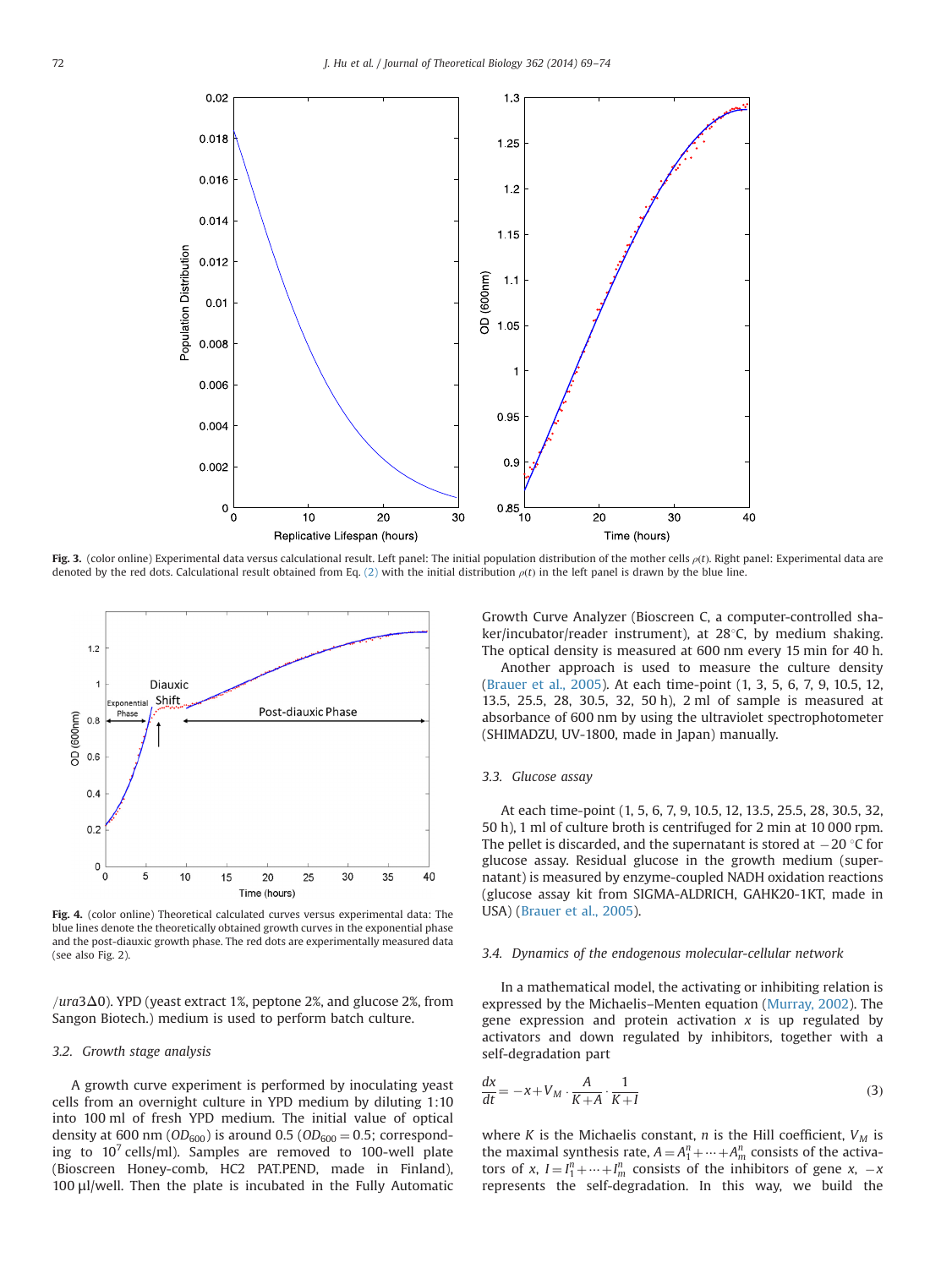<span id="page-4-0"></span>

Fig. 5. Endogenous network model: The network is displayed in (a) and (c) for the exponential growth and the post-diauxic growth respectively. We emphasis that the two phases are formed by a common network. However, the pheromone responsive part of the MAPK pathway plays different roles in cooperation with the cell cycle. The dynamics of (a) has a limit cycle attractor. After pheromone activates the MAPK pathway, the limit cycle attractor is replaced by a fixed point attractor in (c). We show the simulation results of corresponding dynamical models in (b) and (d). In (b) the model oscillates permanently indicating an infinite replicative lifespan; in (d) the model oscillates finite times and depends on its initial condition, indicating a finite lifespan.

dynamical mathematical model of the network as follows:

| $\dot{x}_1 = -x_1 + V_M \cdot \frac{x_4^n}{1 + K \cdot x_4^n} \cdot \frac{1}{1 + K \cdot (x_5^n + \alpha \cdot x_6^n)}$                         |
|-------------------------------------------------------------------------------------------------------------------------------------------------|
| $\dot{x}_2 = -x_2 + V_M \cdot \frac{x_3^n + \beta x_4^n}{1 + K \cdot (x_3^n + \beta x_4^n)} \cdot \frac{1}{1 + K \cdot (x_4^n + \alpha x_6^n)}$ |
| $\dot{x}_3 = -x_3 + V_M \cdot \frac{x_1^n}{1 + K \cdot x_1^n}$                                                                                  |
| $\dot{x}_4 = -x_4 + \frac{1}{1 + K \cdot x_2^n}$                                                                                                |
| $\dot{x}_5 = -x_5 + V_M \cdot \frac{x_3^n}{1 + K \cdot x_1^n}$                                                                                  |
| $\dot{x}_6 = -x_6 + V_M \cdot \frac{x_8^n}{1 + K \cdot x_8^n} \cdot \frac{1}{1 + K \cdot (x_3^n + x_7^n)}$                                      |
| $\dot{x}_7 = -x_7 + V_M \cdot \frac{x_6^u}{1 + K \cdot x_6^u}$                                                                                  |
| $\dot{x}_8 = -x_8 + V_M \cdot \frac{x_9^n}{1 + K \cdot x^n}$                                                                                    |
| $\dot{x}_9 = -x_9 + P \cdot \frac{1}{1 + K \cdot \gamma \cdot x_2^n}$                                                                           |

where P represents the amount of pheromone ( $P = 0$  corresponds to the exponential phase,  $P = 1$  corresponds to the post-diauxic phase);  $V_M = 50$ ,  $K = 50$ ,  $n = 5$ ;  $\alpha = 1.3$ ,  $\beta = 0.5$ ,  $\gamma = 0.1$  represent the relative interaction strength; the variables  $x_1 \rightarrow x_9$  represent gene expression and protein activation of Cln3, Cln1/2, Swi6, Sic1, Swe1, Far1, Sst2, Fus3, Ste5. Pheromone is regarded as a parameter which is different in the two modes of yeast growth.

We show the simulation results with low pheromone value and high pheromone value in Fig. 5(a) and (d). In Fig. 5(b), the model oscillates permanently indicating an infinite replicative lifespan; in Fig. 5(d), the model oscillates finite times and depends on its initial condition, indicating a finite lifespan.

## 4. Conclusion

Cell cycles are highly conserved in most eukaryotic cells. For this reason, S. cerevisiae is traditionally used as a model organism to study the cell cycle. From our theoretical model, the exponential growth of yeast is associated with a limit cycle attractor of its endogenous molecular network dynamics. The post-diauxic growth corresponds to a fixed point attractor. The change of dynamical behavior is a result of the activation of the pheromone responsive mitogen-activated protein kinase pathway. To verify, we calculate the curves of the two growth phases. They are consistent with the experimental data. In yeast, while Far1 inhibits proliferation, a crosstalk with factors such as Ste13, Kss1, Tec1, and PKA may complicate outcomes. Our study suggests that complication may arise from both molecular interaction and inherited gene/protein profiles passing through generations. This may turn out to be an important direction for future research because it implies that replicative capacity may be intervened by targeting